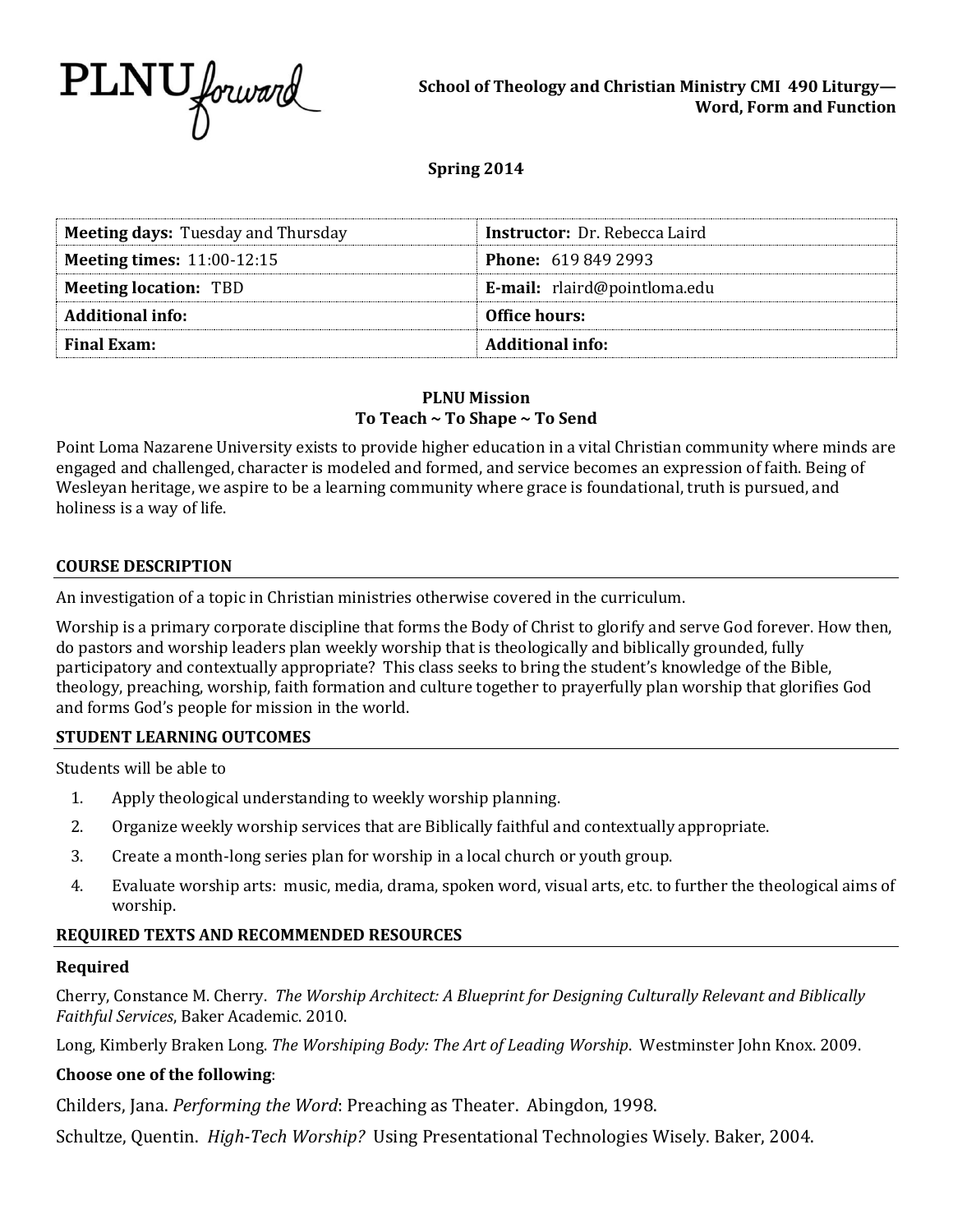# **ATTENDANCE AND PARTICIPATION**

Regular and punctual attendance at all classes is considered essential to optimum academic achievement. If the student is absent from more than 10 percent of class meetings, the faculty member has the option of filing a written report which may result in de-enrollment. If the absences exceed 20 percent, the student may be de-enrolled without notice. If the date of de-enrollment is past the last date to withdraw from a class, the student will be assigned a grade of W or WF consistent with university policy in the grading section of the catalog. See **Academic Policies** in the undergrad student catalog.

# **INCOMPLETES AND LATE ASSIGNMENTS**

All assignments are to be submitted/turned in by the beginning of the class session when they are due.

# **ACADEMIC DISHONESTY**

Students should demonstrate academic honesty by doing original work and by giving appropriate credit to the ideas of others. As stated in the university catalog, "Academic dishonesty is the act of presenting information, ideas, and/or concepts as one's own when in reality they are the results of another person's creativity and effort. Such acts include plagiarism, copying of class assignments, and copying or other fraudulent behavior on examinations. A faculty member who believes a situation involving academic dishonesty has been detected may assign a failing grade for a) that particular assignment or examination, and/or b) the course." See **Academic Policies** in the undergrad student catalog.

# **ACADEMIC ACCOMMODATIONS**

While all students are expected to meet the minimum academic standards for completion of this course as established by the instructor, students with disabilities may require academic accommodations. At Point Loma Nazarene University, students requesting academic accommodations must file documentation with the **Disability Resource Center** (DRC), located in the Bond Academic Center. Once the student files documentation, the Disability Resource Center will contact the student's instructors and provide written recommendations for reasonable and appropriate accommodations to meet the individual needs of the student. See **Academic Policies** in the undergrad student catalog.

## **FERPA POLICY**

In compliance with federal law, neither PLNU student ID nor social security number should be used in publically posted grades or returned sets of assignments without student written permission. This class will meet the federal requirements by (each faculty member choose one strategy to use: distributing all grades and papers individually; requesting and filing written student permission; or assigning each student a unique class ID number not identifiable on the alphabetic roster.). Also in compliance with FERPA, you will be the only person given information about your progress in this class unless you have designated others to receive it in the "Information Release" section of the student portal. See Policy [Statements](http://www.pointloma.edu/experience/academics/catalogs/undergraduate-catalog/policy-statements) in the undergrad student catalog.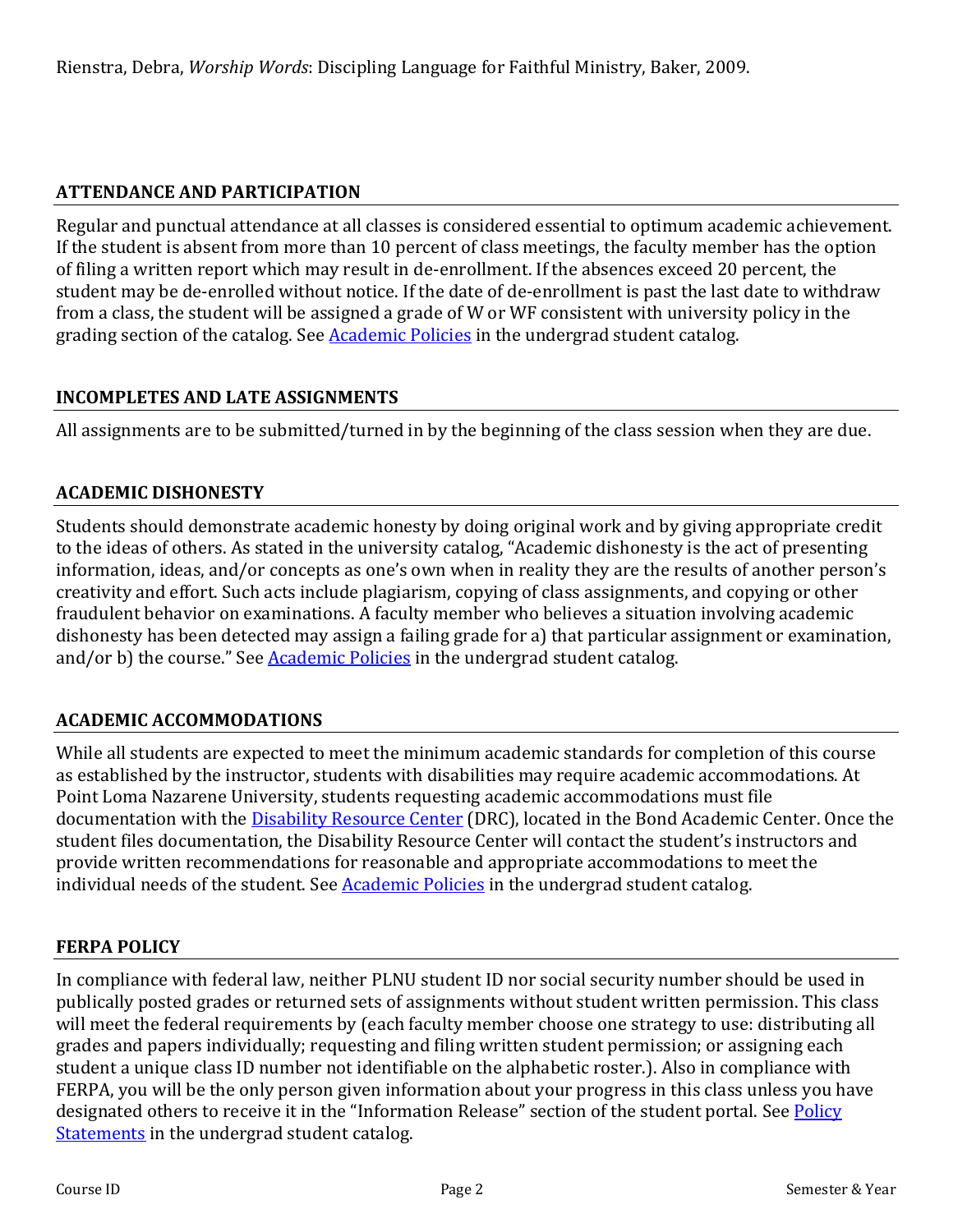### **FINAL EXAMINATION POLICY**

Successful completion of this class requires taking the final examination **on its scheduled day**. The final examination schedule is posted on the [Class Schedules](http://www.pointloma.edu/experience/academics/class-schedules) site. No requests for early examinations or alternative days will be approved.

#### **USE OF TECHNOLOGY**

Point Loma Nazarene University encourages the use of technology for learning, communication, and collaboration. It is the responsibility…

#### **ASSESSMENT AND GRADING**

| <b>POINTS</b> | <b>GRADE</b> |
|---------------|--------------|
| 94-100%       | A            |
| 90-93%        | A-           |
| 87-89%        | B+           |
| 83-86%        | B            |
| 80-82%        | $B -$        |
| 77-79%        | $C+$         |
| 73-76%        | C            |
| 69-72%        | Հ-           |
| 66-68%        | $D+$         |
| 63-66%        | D            |
| 60-62%        | D-           |
| Below 60%     | F            |

#### **Written "Engage" Questions 150 points**

Engage questions at the end of chapters of Cherry book with your local church's worship in mind

**3 Tests 150 points** 

#### **Leadership of Book Discussion 100 points**

**Midterm Project: Student will turn in three weeks of worship liturgies with media support 100 points**

**Final Portfolio: Student will turn in six weeks of worship liturgies with media support, analysis and notes for worship leadership** 

#### **150 points**

#### **Blog: Student will contribute 10 resources to ongoing blog**